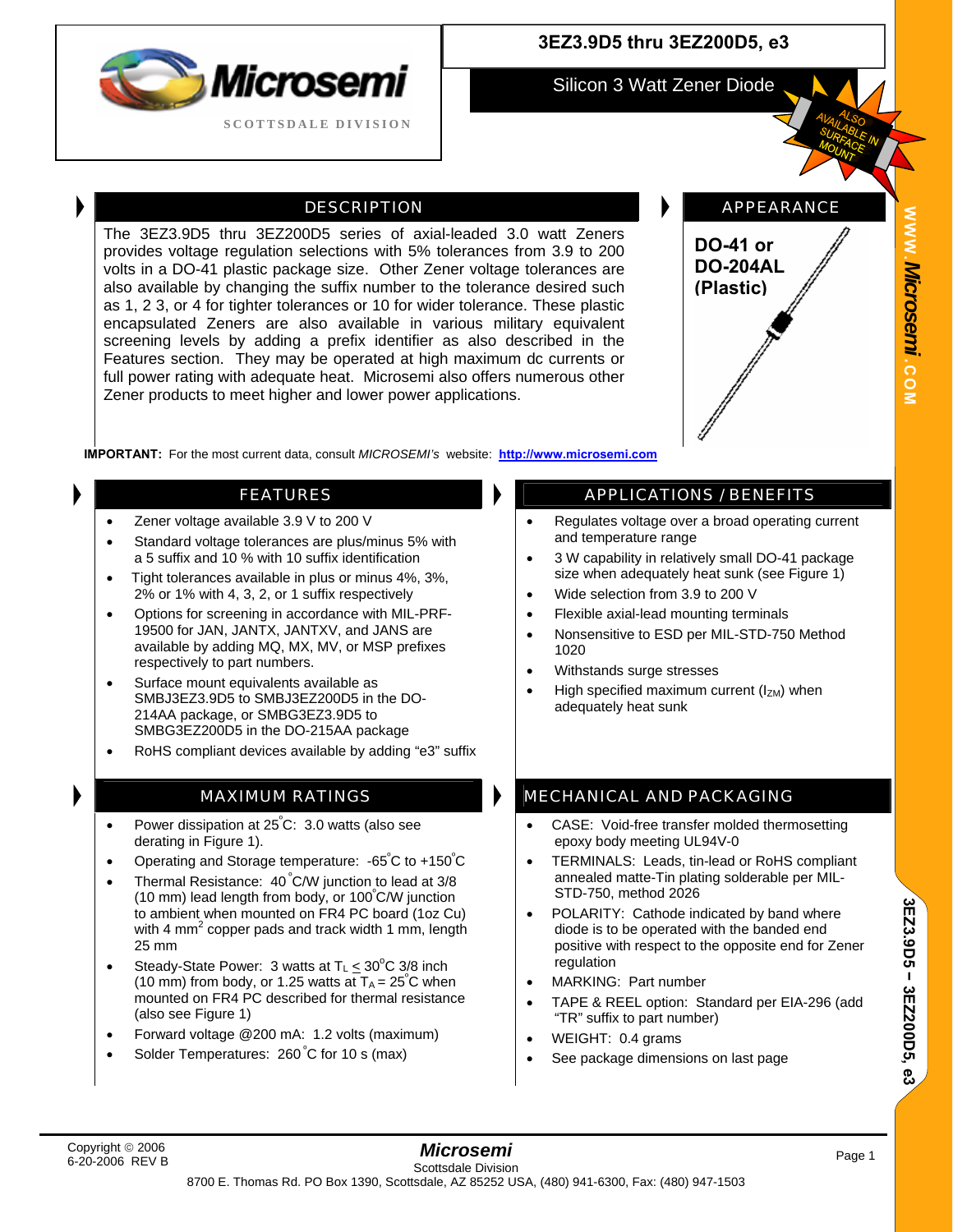# Microsemi **SCOTTSDALE DIVISION**

### **3EZ3.9D5 thru 3EZ200D5, e3**

Silicon 3 Watt Zener Diode

| ELECTRICAL CHARACTERISTICS @ 25°C                        |                                                                           |                       |                                            |                        |              |                                                    |                |                                                  |                                                  |
|----------------------------------------------------------|---------------------------------------------------------------------------|-----------------------|--------------------------------------------|------------------------|--------------|----------------------------------------------------|----------------|--------------------------------------------------|--------------------------------------------------|
| <b>MICRO</b><br><b>TYPE</b><br><b>NUMBER</b><br>(Note 1) | <b>NOMINAL ZENER</b><br><b>VOLTAGE</b><br>(Note 2)<br>$V_z$ @<br>$I_{ZT}$ |                       | <b>MAXIMUM ZENER IMPEDANCE</b><br>(Note 3) |                        |              | <b>MAXIMUM</b><br><b>REVERSE</b><br><b>CURRENT</b> |                | <b>MAXIMUM</b><br><b>ZENER</b><br><b>CURRENT</b> | <b>MAXIMUM</b><br><b>SURGE</b><br><b>CURRENT</b> |
|                                                          |                                                                           |                       | $Z_{ZT}$ @ $I_{ZT}$                        | $Z_{ZK}$ @<br>$I_{ZK}$ |              | $I_R \otimes V_R$                                  |                | $I_{ZM}$                                         | (Note 4)<br><b>Izsm</b>                          |
|                                                          | <b>VOLTS</b>                                                              | mA                    | <b>OHMS</b>                                | <b>OHMS</b>            | mA           | μA                                                 | <b>VOLTS</b>   | mA                                               | A                                                |
| 3EZ3.9D5                                                 | 3.9                                                                       | 192                   | 4.5                                        | 400                    | 1.0          | 80                                                 | 1.0            | 630                                              | 4.4                                              |
| 3EZ4.3D5                                                 | 4.3                                                                       | 174                   | 4.5                                        | 400                    | 1.0          | 30                                                 | 1.0            | 590                                              | 4.1                                              |
| 3EZ4.7D5                                                 | 4.7                                                                       | 160                   | 4.0                                        | 500                    | 1.0          | 20                                                 | 1.0            | 550                                              | 3.8                                              |
| 3EZ5.1D5                                                 | 5.1                                                                       | 147                   | 3.5                                        | 550                    | 1.0          | 5.0                                                | 1.0            | 520                                              | 3.5                                              |
| 3EZ5.6D5                                                 | 5.6                                                                       | 134                   | 2.5                                        | 600                    | 1.0          | 5.0                                                | 2.0            | 480                                              | 3.3                                              |
| 3EZ6.2D5                                                 | 6.2                                                                       | 121                   | 1.5                                        | 700                    | 1.0          | 5.0                                                | 3.0            | 435                                              | 3.1                                              |
| 3EZ6.8D5                                                 | 6.8                                                                       | 110                   | 2.0                                        | 700                    | 1.0          | 5.0                                                | 4.0            | 393                                              | 2.9                                              |
| 3EZ7.5D5                                                 | 7.5                                                                       | 100                   | 2.0                                        | 700                    | 0.5          | 5.0                                                | 5.0            | 360                                              | 2.66                                             |
| 3EZ8.2D5                                                 | 8.2                                                                       | 91                    | 2.3                                        | 700                    | 0.5          | 5.0                                                | 6.0            | 330                                              | 2.44                                             |
| 3EZ9.1D5                                                 | 9.1                                                                       | 82                    | 2.5                                        | 700                    | 0.5          | 3.0                                                | 7.0            | 297                                              | $2.2\,$                                          |
| 3EZ10D5                                                  | 10                                                                        | 75                    | 3.5                                        | 700                    | 0.25         | 3.0                                                | 7.6            | 270                                              | 2.0                                              |
| 3EZ11D5                                                  | 11                                                                        | 68                    | 4.0                                        | 700                    | 0.25         | 1.0                                                | 8.4            | 225                                              | 1.82                                             |
| 3EZ12D5                                                  | 12                                                                        | 63                    | 4.5                                        | 700                    | 0.25         | 1.0                                                | 9.1            | 246                                              | 1.66                                             |
| 3EZ13D5                                                  | 13                                                                        | 58                    | 4.5                                        | 700                    | 0.25         | 0.5                                                | 9.9            | 208                                              | 1.54                                             |
| 3EZ14D5                                                  | 14                                                                        | 53                    | 5.0                                        | 700                    | 0.25         | 0.5                                                | 10.6           | 193                                              | 1.43                                             |
| 3EZ15D5                                                  | 15                                                                        | 50                    | 5.5                                        | 700                    | 0.25         | 0.5                                                | 11.4           | 180                                              | 1.33                                             |
| 3EZ16D5                                                  | $\overline{16}$                                                           | 47                    | 5.5                                        | 700                    | 0.25         | 0.5                                                | 12.2           | 169                                              | 1.25                                             |
| 3EZ17D5                                                  | 17                                                                        | 44                    | 6.0                                        | 750                    | 0.25         | 0.5                                                | 13             | 150                                              | 1.18                                             |
| 3EZ18D5                                                  | 18                                                                        | 42                    | 6.0                                        | 750                    | 0.25         | 0.5                                                | 13.7           | 159                                              | 1.11                                             |
| 3EZ19D5                                                  | 19                                                                        | 40                    | 7.0                                        | 750                    | 0.25         | 0.5                                                | 14.4           | 142                                              | 1.05                                             |
| 3EZ20D5<br>3EZ22D5                                       | $\overline{20}$<br>22                                                     | $\overline{37}$<br>34 | 7.0                                        | 750                    | 0.25         | 0.5                                                | 15.2           | $\overline{135}$                                 | 1.0                                              |
| 3EZ24D5                                                  | 24                                                                        | 31                    | 8.0<br>9.0                                 | 750<br>750             | 0.25<br>0.25 | 0.5<br>0.5                                         | 16.7<br>18.2   | 123<br>112                                       | 0.91<br>0.83                                     |
| 3EZ27D5                                                  | 27                                                                        | 28                    | 10                                         | 750                    | 0.25         | 0.5                                                | 20.6           | 100                                              | 0.74                                             |
| 3EZ28D5                                                  | 28                                                                        | $\overline{27}$       | 12                                         | 750                    | 0.25         | 0.5                                                | 21             | 96                                               | 0.71                                             |
| 3EZ30D5                                                  | 30                                                                        | 25                    | 16                                         | 1000                   | 0.25         | 0.5                                                | 22.5           | 90                                               | 0.67                                             |
| 3EZ33D5                                                  | 33                                                                        | 23                    | 20                                         | 1000                   | 0.25         | 0.5                                                | 25.1           | 82                                               | 0.61                                             |
| 3EZ36D5                                                  | 36                                                                        | 21                    | 22                                         | 1000                   | 0.25         | 0.5                                                | 27.4           | 75                                               | 0.56                                             |
| 3EZ39D5                                                  | 39                                                                        | 19                    | 28                                         | 1000                   | 0.25         | 0.5                                                | 29.7           | 69                                               | 0.51                                             |
| 3EZ43D5                                                  | 43                                                                        | 17                    | 33                                         | 1500                   | 0.25         | 0.5                                                | 32.7           | 63                                               | 0.45                                             |
| 3EZ47D5                                                  | 47                                                                        | 16                    | 38                                         | 1500                   | 0.25         | 0.5                                                | 35.6           | 57                                               | 0.42                                             |
| 3EZ51D5                                                  | 51                                                                        | 15                    | 45                                         | 1500                   | 0.25         | 0.5                                                | 38.8           | 53                                               | 0.39                                             |
| 3EZ56D5                                                  | 56                                                                        | $\overline{13}$       | 50                                         | 2000                   | 0.25         | 0.5                                                | 42.6           | 48                                               | 0.36                                             |
| 3EZ62D5                                                  | 62                                                                        | 12                    | 55                                         | 2000                   | 0.25         | 0.5                                                | 47.1           | 44                                               | 0.32                                             |
| 3EZ68D5                                                  | 68                                                                        | 11                    | 70                                         | 2000                   | 0.25         | 0.5                                                | 51.7           | 40                                               | 0.29                                             |
| 3EZ75D5                                                  | 75                                                                        | 10                    | 85                                         | 2000                   | 0.25         | 0.5                                                | 56             | 36                                               | 0.27                                             |
| 3EZ82D5                                                  | 82                                                                        | 9.1                   | 95                                         | 3000                   | 0.25         | 0.5                                                | 62.2           | 33                                               | 0.24                                             |
| 3EZ91D5                                                  | 91                                                                        | 8.2                   | 115                                        | 3000                   | 0.25         | 0.5                                                | 69.2           | 30                                               | 0.22                                             |
| 3EZ100D5                                                 | 100                                                                       | 7.5                   | 160                                        | 3000                   | 0.25         | 0.5                                                | 76             | 27                                               | 0.20                                             |
| 3EZ110D5                                                 | 110                                                                       | 6.8                   | 225                                        | 4000                   | 0.25         | 0.5                                                | 83.6           | 25                                               | 0.18                                             |
| 3EZ120D5                                                 | 120                                                                       | 6.3                   | 300                                        | 4500                   | 0.25         | 0.5                                                | 91.2           | 22                                               | 0.16                                             |
| 3EZ130D5                                                 | 130                                                                       | 5.8                   | 375                                        | 5000                   | 0.25         | 0.5                                                | 98.8           | 21                                               | 0.15                                             |
| 3EZ140D5                                                 | 140                                                                       | 5.3                   | 475                                        | 5000                   | 0.25         | 0.5                                                | 106.4          | 19                                               | 0.14                                             |
| 3EZ150D5                                                 | 150                                                                       | 5.0                   | 550                                        | 6000                   | 0.25         | 0.5                                                | 114            | 18<br>17                                         | 0.13<br>0.12                                     |
| 3EZ160D5<br>3EZ170D5                                     | 160                                                                       | 4.7<br>4.4            | 625<br>650                                 | 6500<br>7000           | 0.25<br>0.25 | 0.5<br>0.5                                         | 121.6<br>130.4 | 16                                               | 0.12                                             |
| 3EZ180D5                                                 | 170<br>180                                                                | 4.2                   | 700                                        | 7000                   | 0.25         | 0.5                                                | 136.8          | 15                                               | 0.11                                             |
| 3EZ190D5                                                 | 190                                                                       | 4.0                   | 800                                        | 8000                   | 0.25         | 0.5                                                | 144.8          | 14                                               | 0.10                                             |
| 3EZ200D5                                                 | 200                                                                       | 3.7                   | 875                                        | 8000                   | 0.25         | 0.5                                                | 152            | 13                                               | 0.10                                             |
|                                                          |                                                                           |                       |                                            |                        |              |                                                    |                |                                                  |                                                  |

tolerance, suffix 5 indicates +/-5% tolerance. Suffix 10 indicates +/-10%, no suffix indicates +/-20%.<br>2. The V<sub>z</sub> is measured by applying I<sub>z</sub> 40 ms +/-10 ms prior to reading. Mounting contacts are located 3

The V<sub>z</sub> is measured by applying  $I_z$  40 ms +/-10 ms prior to reading. Mounting contacts are located 3/8" to 1/<sub>2</sub>" from inside edge of mounting clips. Ambient temperature,  $T_A = 25^{\circ}C (+8^{\circ}C/-2^{\circ}C)$ .

3. The zener impedance is derived from the 60 cycle ac voltage resulting from an ac current having an rms value equal to 10% of the dc zener current ( $I_{ZT}$  or  $I_{ZK}$ ) is superimposed on  $I_{ZT}$  or  $I_{ZK}$ .

4. Maximum Surge Current is a non-recurrent maximum peak reverse surge with a pulse width of 8.3 ms.

### *Microsemi*  Scottsdale Division

**3EZ3.9D5** 

3EZ3.9D5 - 3EZ200D5, e3

 **3EZ200D5, e3** 

8700 E. Thomas Rd. PO Box 1390, Scottsdale, AZ 85252 USA, (480) 941-6300, Fax: (480) 947-1503

**COM**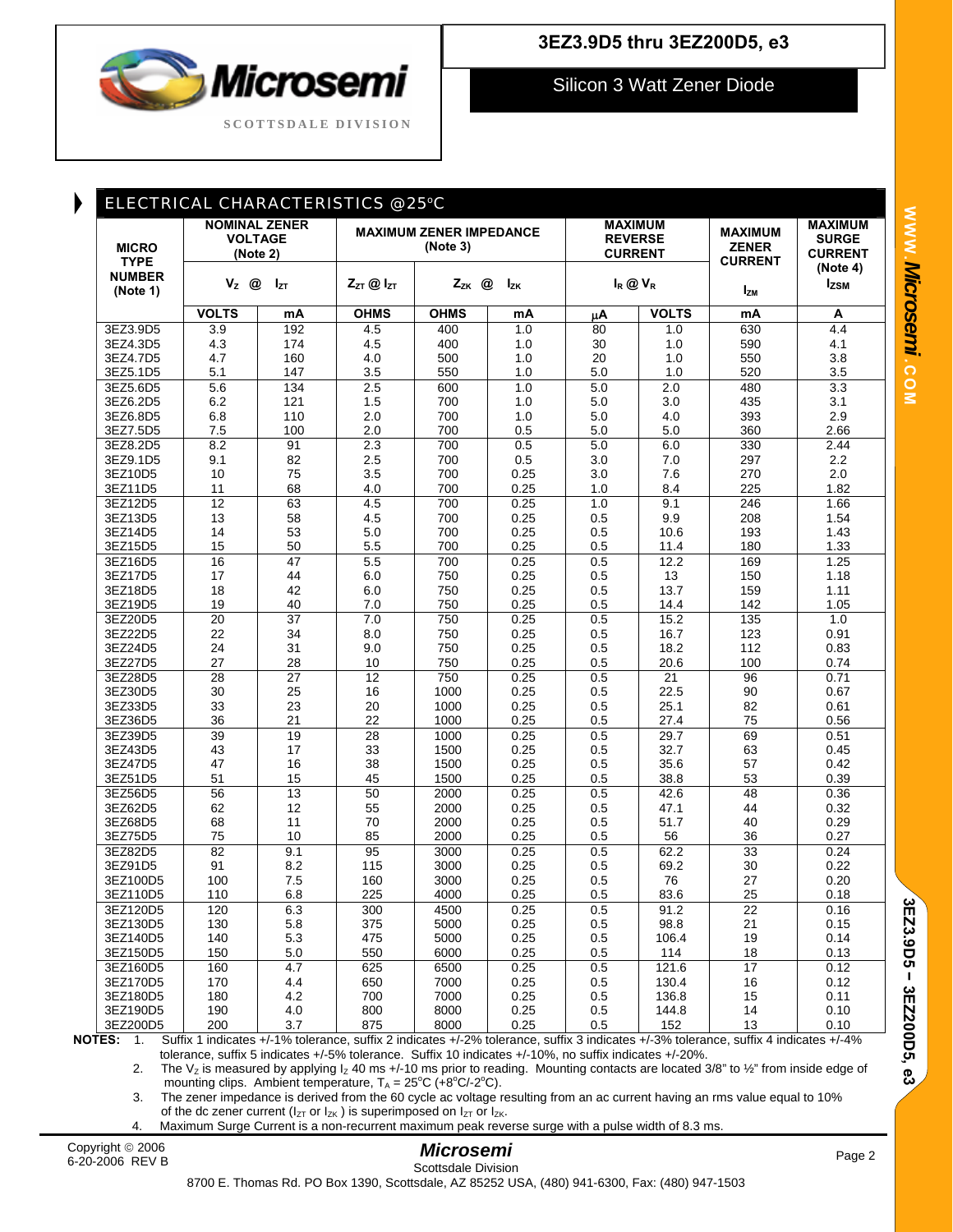



**3EZ3.9D5 thru 3EZ200D5, e3** 

Silicon 3 Watt Zener Diode



6-20-2006 REV B

**3EZ3.9D5** 

3EZ3.9D5 - 3EZ200D5, e3

 **3EZ200D5, e3**